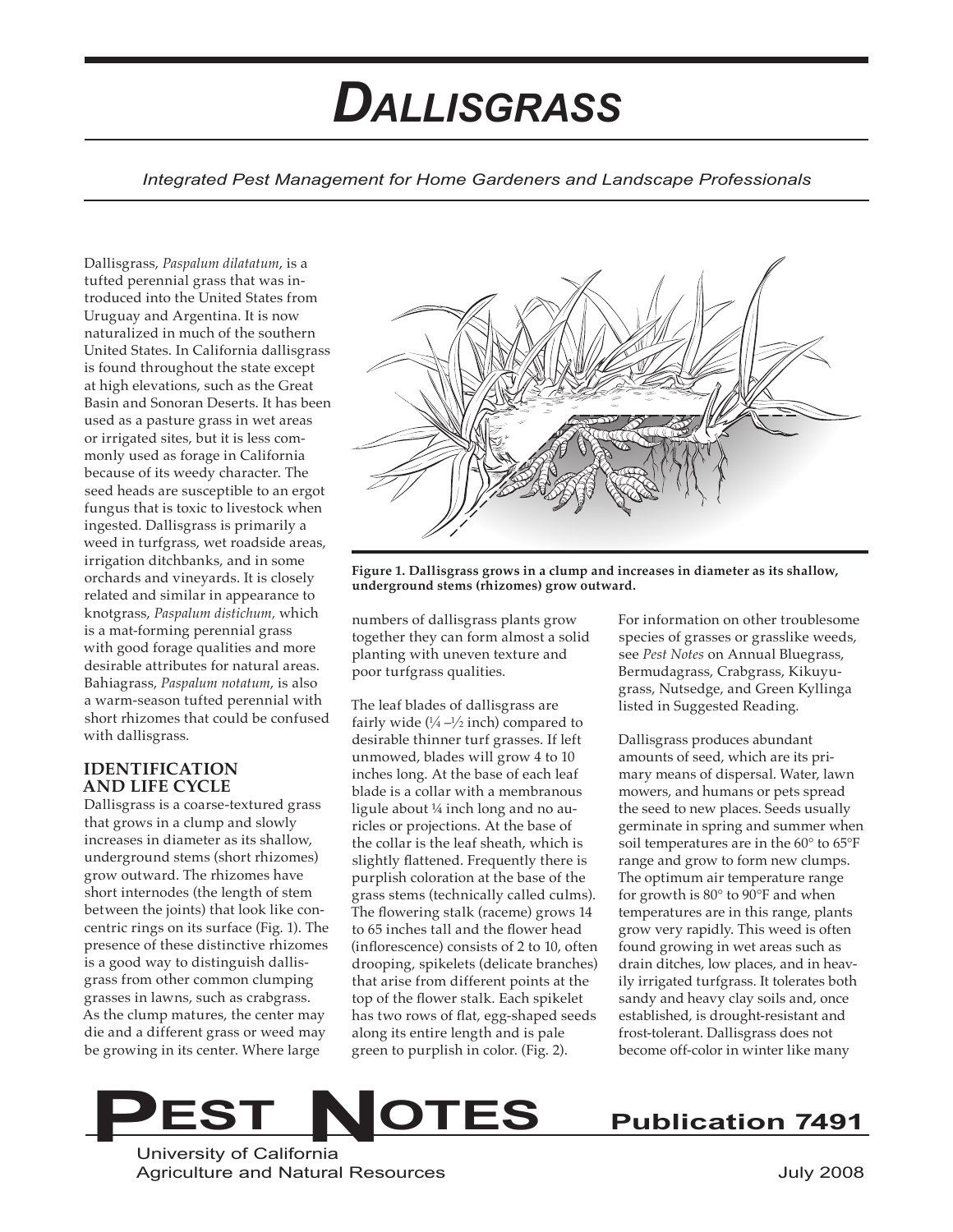warm-season grasses. It responds to nitrogen fertilizer and competes well against turfgrasses in fertilized sites.

### **IMPACT**

Dallisgrass creates an unsightly clump in turfgrass that can be a problem in golf courses, sports playing fields, and home landscapes. The stiff clumps are much coarser in texture than other grasses common in developed recreational areas such as lawns, golf courses, or parks and can present a hazard in sports fields and play areas, causing people to fall. It has a faster growth rate than turfgrasses. The flower stalks (racemes) often escape mowing and spring back up above the rest of the turfgrass, causing problems in golf courses and sports fields as well as lending a rough, uneven appearance to lawns (Fig. 3).

## **MANAGEMENT**

A major component of dallisgrass management is preventing establishment of new plants. In home landscapes, removing young plants by digging them out before they form rhizomes or set seed is the best strategy for control. Mature plants can also be dug out, but they sometimes grow back if rhizomes are left behind. In professionally managed turfgrass areas, prevention is an important component in managing this weed. When dallisgrass is abundant or the plants are located over a large area, it may be necessary to supplement cultural practices with herbicides.

## *Prevention*

Dallisgrass can be introduced into lawn areas with new turfgrass seed or sod, but often the seed is introduced on mowers that have been used in contaminated sites and then moved to weed-free sites. Cleaning a mower after mowing a contaminated site should reduce the chance of invasion into new areas. Inspect sod before taking delivery to make sure dallisgrass is not present. Don't use soil from dallisgrass-contaminated areas to repair low or bare spots in lawns. In dallisgrass infested areas delay or minimize the amount of aeration performed on the turfgrass in spring when new

seedlings germinate to avoid small open areas where dallisgrass plants might become established.

## *Cultural Control*

Because dallisgrass is a perennial plant, persistence is required to kill it with cultural practices. In lawn areas the clumps can be removed by digging. Mowing the turfgrass will not remove dallisgrass, but when turfgrass is mowed at its optimum height, it is better able to resist an invasion of this weed.

When dallisgrass has been established for some time in the turfgrass, seed will be abundantly present in the soil. In well-established turfgrass, seedlings may not be able to establish, but if there are open areas in the turf, seed will germinate in these areas. If bare areas are present, overseed them with desirable turfgrass species to reestablish the turf.

Dallisgrass is not normally a problem in ornamental beds, but if it does occur, the plants can be dug out and a thick layer of mulch laid over the area to control the seedlings. Along roadsides and fences or in orchards and vineyards, the plants can be dug out during summer and left in place for the clumps of rhizomes to dry. As long as all the rhizomes are dug up and dried, the plant will not regrow. New seed will continue to germinate and establish unless the seedlings are removed.

Mulching with organic materials is not very effective for the control of mature dallisgrass. However, if the tops of the plants are removed down to the soil line, laying black plastic or landscape fabric over the area will control the remainder of the plant as well as any new seedlings. Summer solarization with clear plastic significantly helps control dallisgrass seed and reduces rhizome regrowth. For information on solarization, see the publication *Soil Solarization: A Nonpesticidal Method for Controlling Diseases, Nematodes, and Weeds* listed in References.



**Figure 2. Dallisgrass flower head.**



**Figure 3. Dallisgrass creates unsightly clumps in turfgrass and the flower stalks often escape mowing causing hazards in recreational areas.**

# *Chemical Control*

Where digging out clumps of dallisgrass in turfgrass is not practical, herbicides may be used. Herbicides to control established plants are referred to as *postemergent* herbicides. These herbicides are either selective and kill only specific weeds, or they are nonselective and kill any plant they come in contact with. To control germinating seed, *preemergent* herbicides are used. In order to obtain complete control of this perennial grass weed, it is necessary to control both the established dallisgrass plant and the germinating seed.

**Established Plants in Turfgrass.** The postemergent herbicides MSMA or CMA (such as Weed-Hoe or Weed-B-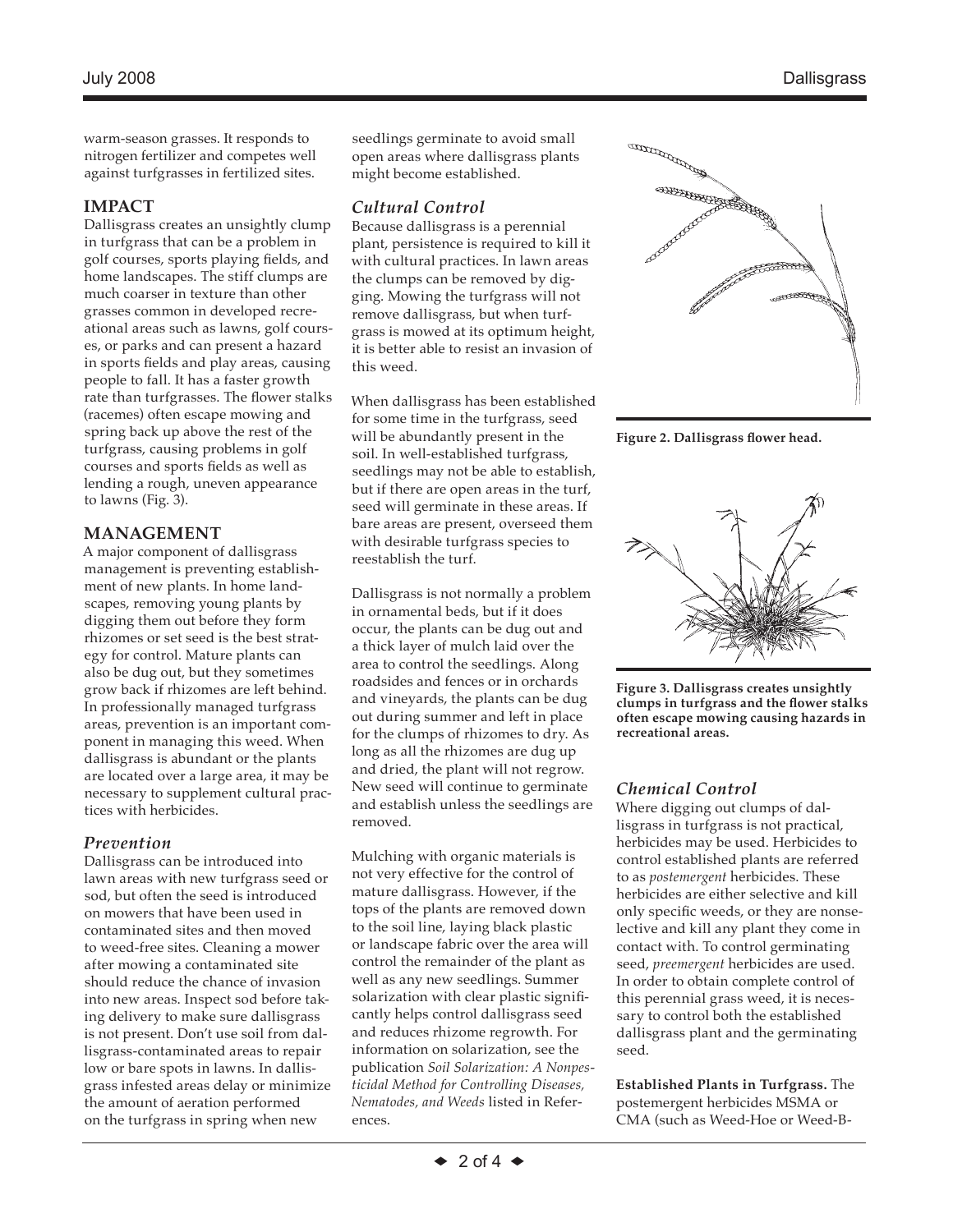Gon Crabgrass Killer for Lawns) can be used by home gardeners to control clumps of dallisgrass growing in lawns. These herbicides are relatively selective and must be applied two to three times at 3-week intervals in the summer. The turfgrass and dallisgrass should be in good growing condition before application. Also, it is best if the turf is left unmowed for 2 weeks before the first application to create the maximum amount of leaf area for coverage by the herbicide spray. Withhold irrigation for 24 hours after application. Don't apply these herbicides during extremely hot weather and check the label for rate adjustments during warm weather to minimize the risk of injuring the turfgrass. There are some restrictions on turfgrass types where these products can be used, such as on St. Augustinegrass.

Foramsulfuron (Revolver) is a new postemergent herbicide for control of cool-season grass weeds and turf species in warm season lawns. It can only be used in bermudagrass and zoysiagrass lawns and has good weed control activity on dallisgrass, but be aware that it is harmful to most cool season turfgrasses. This product is only available to professional applicators at this time, but may be used on residential lawns.

Some turf managers and home gardeners use the nonselective herbicide glyphosate (Roundup) to control dallisgrass in turf. Glyphosate kills both the dallisgrass and the turfgrass, leaving an area of dead turf. To keep the turf vigorous and growing well enough to out compete germinating dallisgrass seed, the spot needs to be overseeded or a preemergent herbicide needs to be applied. Sometimes dallisgrass is not entirely killed after an herbicide treatment, even though the turf is severely damaged or killed, and retreatment may be required. Other nonselective postemergent herbicides are not as effective as glyphosate.

**Seed in Turfgrass.** Preemergent herbicides can be used in established turfgrass to control germinating dallisgrass seed. Apply preemergent her-

bicides in late winter or early spring before dallisgrass seed germinates. Herbicides that control crabgrass such as benefin + oryzalin, bensulide, DCPA, dithiopyr, oryzalin, oxadiazon pendimethalin or prodiamine, are also effective on dallisgrass. (Bensulide, DCPA, and oxadiazon are for professional use only and may have some restrictions for use on residential lawns.) Preemergent herbicides used on lawns need to be irrigated into the soil with about ½ inch of water relatively soon after application in order to become effective. Consult the label for application details.

**Ornamental and Noncrop Areas.** In ornamental or noncrop areas, glyphosate can be used as a nonselective treatment to control established plants. Apply glyphosate when dallisgrass is flowering but before seed has been produced.

The preemergent herbicides napropamide, oryzalin, pendimethalin, or combinations of benefin plus oryzalin are effective to prevent dallisgrass seed from germinating. Benefin plus trifluralin is also available, but only for use by commercial pest controllers. Once seedlings appear, then postemergent herbicides may be necessary to control them chemically.

### **REFERENCES**

DiTomaso, Joseph M. and E. A. Healy. 2007. *Weeds of California and Other Western States*, Oakland: Univ. Calif. Agric. Nat. Res. Publ. #3488.

Holms, L. G., D. L. Pluckett, J. V. Pancho, and J. P. Herberger. 1977. *The World's Worst Weeds, Distribution and Biology.* Honolulu, HI: The University Press of Hawaii.

Murphy, T. R., D. L. Calvin, R. Dickens, J. W. Everest, D. Hall, and L. B. McCarty. 1987. *Weeds of Southern Turfgrasses.* Athens, Ga: Coop. Ext. Serv./Univ. Ga College of Ag. and Env. Sci*.*

*Selected Weeds of the United States*: 1970. U.S. Dept. of Agric.. Agric. Res. Service, Agriculture Handbook No. 366. U. S. Government Printing Office, Washington D.C.

## **SUGGESTED READING**

For information on other troublesome species of grasses or grasslike weeds, see these additional *Pest Notes* on Annual Bluegrass, Bermudagrass, Kikuyugrass, Nutsedge, and Green Kyllinga. Available online, http://www.ipm.ucdavis.edu/PMG/ PESTNOTES.

Elmore, C. L., and W. B. McHenry. 1989. Weed control in turf areas. In *Turfgrass Pests.* Oakland: Univ. Calif. Agric. Nat. Res. Publ. 4053. Out of print.

Elmore, C. L., J. J. Stapleton, C. E. Bell, and J. E. DeVay. 1997. *Soil Solarization: A Nonpesticidal Method for Controlling Diseases, Nematodes, and Weeds*. Oakland: Univ. Calif. Agric. Nat. Res. Publ. 21377.

LeStrange, M. and C. A. Reynolds. Jan. 2004. *Pest Note: Weed Management in Lawns*. Oakland: Univ. Calif. Agric. Nat. Res. Publ. 74113. Also available online, http://www.ipm.ucdavis.edu/ PMG/menu.weeds.html.

Reynolds, C. A. and M. L. Flint. 2002. The UC Guide to Healthy Lawns. Univ. Calif., Davis, UC Statewide IPM Program. Available online http://www. ipm.ucdavis.edu/PMG/menu.turf. html. Accessed Apr. 17, 2008. ❖